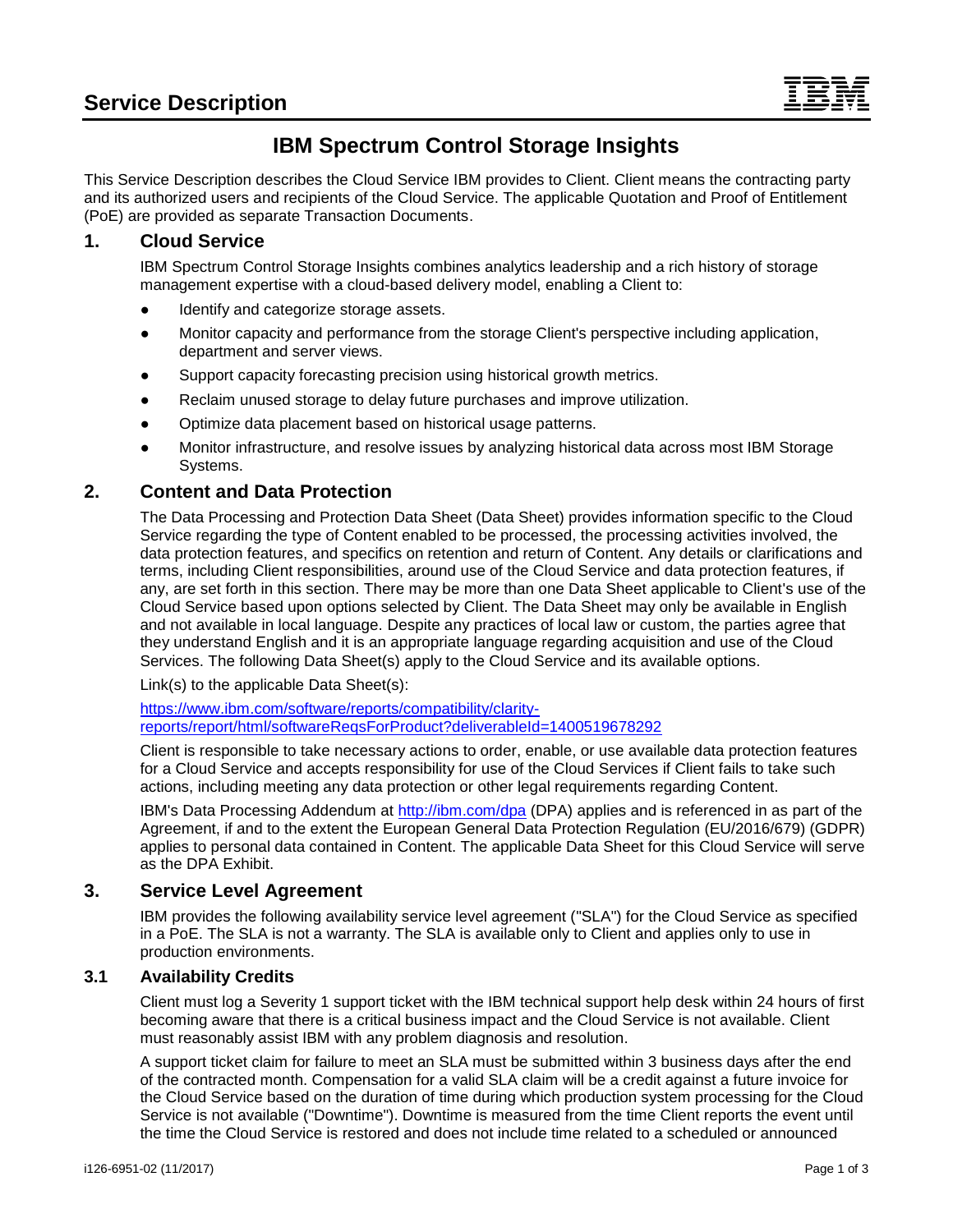maintenance outage; causes beyond IBM's control; problems with Client or third party content or technology, designs or instructions; unsupported system configurations and platforms or other Client errors; or Client-caused security incident or Client security testing. IBM will apply the highest applicable compensation based on the cumulative availability of the Cloud Service during each contracted month, as shown in the table below. The total compensation with respect to any contracted month cannot exceed 10 percent of one twelfth (1/12th) of the annual charge for the Cloud Service.

For bundled Cloud Services (individual Cloud Service offerings packaged and sold together as a single offering for a single combined price), the compensation will be calculated based on the single combined monthly price for the bundled Cloud Service, and not the monthly subscription fee for each individual Cloud Service. Client may only submit claims relating to one individual Cloud Service in a bundle at a given time.

#### **3.2 Service Levels**

Availability of the Cloud Service during a contracted month

| Availability during a contracted month | Compensation<br>(% of monthly subscription fee* for contracted month )<br>that is the subject of a claim) |
|----------------------------------------|-----------------------------------------------------------------------------------------------------------|
| Less than $99.9\%$                     | 2%                                                                                                        |
| Less than 99%                          | 5%                                                                                                        |
| Less than 95%                          | 10%                                                                                                       |

\* If the Cloud Service was acquired from an IBM Business Partner, the monthly subscription fee will be calculated on the then-current list price for the Cloud Service in effect for the contracted month which is the subject of a claim, discounted at a rate of 50%. IBM will make a rebate directly available to Client.

Availability, expressed as a percentage, is calculated as: the total number of minutes in a contracted month minus the total number of minutes of Downtime in a contracted month divided by the total number of minutes in the contracted month.

#### **4. Technical Support**

Technical support for the Cloud Service is provided via email, online forums, and an online problem reporting system. IBM's software as a service support guide available at [https://www-](https://www-01.ibm.com/software/support/saas_support_guide.html)01.jbm.com/software/support/saas\_support\_guide.html provides technical support contact and other information and processes. Technical support is offered with the Cloud Service and is not available as a separate offering.

## **5. Entitlement and Billing Information**

#### **5.1 Charge Metrics**

The Cloud Service is available under the charge metric specified in the Transaction Document:

● Terabyte is a unit of measure by which the Cloud Service can be obtained. A Terabyte is 2 to the 40th power bytes. Sufficient entitlements must be obtained to cover the total number of Terabytes processed by the Cloud Service during the measurement period specified in Client's PoE or Transaction Document.

#### **5.2 Overage Charges**

If actual usage of the Cloud Service during the measurement period exceeds the entitlement specified in the PoE, an overage charge will be billed at the rate specified in the Transaction Document in the month following such overage.

#### **5.3 Billing Frequency**

Based on selected billing frequency, IBM will invoice Client the charges due at the beginning of the billing frequency term, except for overage and usage type of charges which will be invoiced in arrears.

#### **6. Term and Renewal Options**

The term of the Cloud Service begins on the date IBM notifies Client of their access to the Cloud Service, as documented in the PoE. The PoE will specify whether the Cloud Service renews automatically, proceeds on a continuous use basis, or terminates at the end of the term.